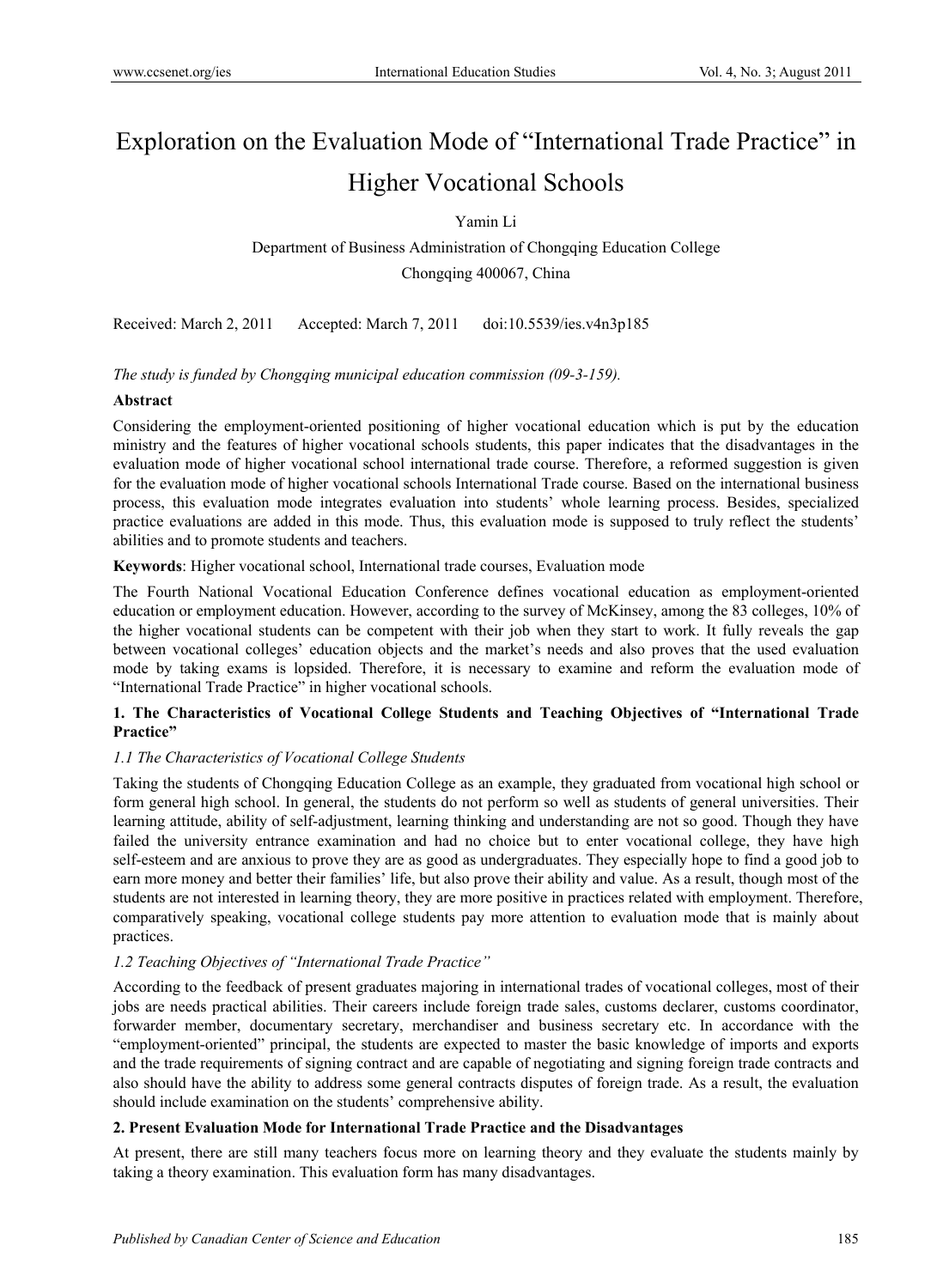# *2.1 It Can Not Reveal the Students' Real Learning Effects.*

Students of vocational college should adopt basic knowledge and theory through the international trade course and more importantly, they should master the practical operational skills of international trade, develop independent reasoning, thinking, expressing, coordinating, program management and flexible ability, most of which cannot be judged by taking examination. Therefore, examinations cannot fully reveal the students' learning effects. Though some students can get high scores in examination, they could not adjust themselves well to the working environment, working pace. They do not have proper product consciousness and cannot coordinate their work well. In a word, they do not have strong comprehensive professional ability and cannot adjust to their work, which is not in accordance with the development objectives of vocational education.

## *2.2 It Cannot Motivate the Students to Learn and the Teachers to Teach.*

The purpose of examination is to evaluate the students' learning effects and also give the teachers feedback, letting the students and teachers to know the weakness and problems in the learning process so as to motivate the students to learn and the teachers to teach. However, the examination is too random to reveal the students learning effects. And even the existed problems can be revealed, the teacher could not comment on the exams and since the course normally only have one semester, it is impossible for the teacher to guide the students. As for the students and teachers, the examination is the end of everything and there is little possibility for them to improve.

# *2.3 Influence the Students' Confidence and Make Them Keeping Bad Habit.*

The final examination becomes the sole standard to evaluate the students' knowledge and ability, which make them feel burdened. Since they have little interest in theory, the results of examination will weaken their confidence and learning interest, which will lead them to abandonment. On the other side, since the students are in lack of initiative and consciousness, they rely on the teachers to pass the examination. Some of them rarely learn, and only when it comes to examination they memorize the knowledge mechanically. Some students even try to cheat in the examination.

## **3. The Reform of Evaluation Mode of International Trade Course in Higher Vocational Colleges**

The general evaluation concept is to infuse the evaluation into the learning process of international trade course. The task module is the core and make the students to reflect what they have learned when are learning new knowledge. And the teacher can find out the questions and adjust the teaching concepts according to the feedback. The evaluation would be divided into two parts. One is ordinary achievement and the other is final examination.

(Insert Figure 1. here)

## *3.1 Ordinary Achievement* (50%).

The Ordinary Achievement includes classroom assessment and practical achievement. The purpose is to motivate the students to learn by disperse examination.

## 3.1.1 Classroom assessment (30%)

Classroom assessment includes: discipline, classroom performance and special homework.

(1) Discipline (participation; obey to class discipline 10%). Call the role before each class, students do not appear will be deduced 2 score; student who are late for class will be deduced 1 score, students who ask for leave should provide the note for leave and will be deduced 1 score; students who violate the discipline should be deduced 1 score for each time. If one has been deduced 9 scores, the student should re-register the course. The focus of this evaluation is to disperse the assessment to daily learning. If the student cannot participate in the course or do not perform well during the class, he or she will fail the assessment. Therefore, it is necessary to build strict participating system and learning atmosphere.

(2) Class performance (10%). It mainly refers to the initiative and correctness of the students when it coming to answering questions and case studies. During the class, the teacher should randomly ask the students to answer some questions, or ask the students to analyze small cases, which will not only activate the class' atmosphere, making the students to be attentive, but also help the students to shape their self-express consciousness, developing their ability of expression and reaction. It can also facilitate the direct communication between teachers and the students.

(3) Special homework (10%). When the teacher is teaching international trade business, they should examine the students learning effect by assigning special homework after finishing the analysis of theory. The full score is 10. The teacher should add the average score of special homework to the final score. The special homework can be of many types. For example, when it comes to correspondence consultation, the teacher can ask the students to write a letter according to the provided circumstances. And when it comes to making documents, the teacher can ask the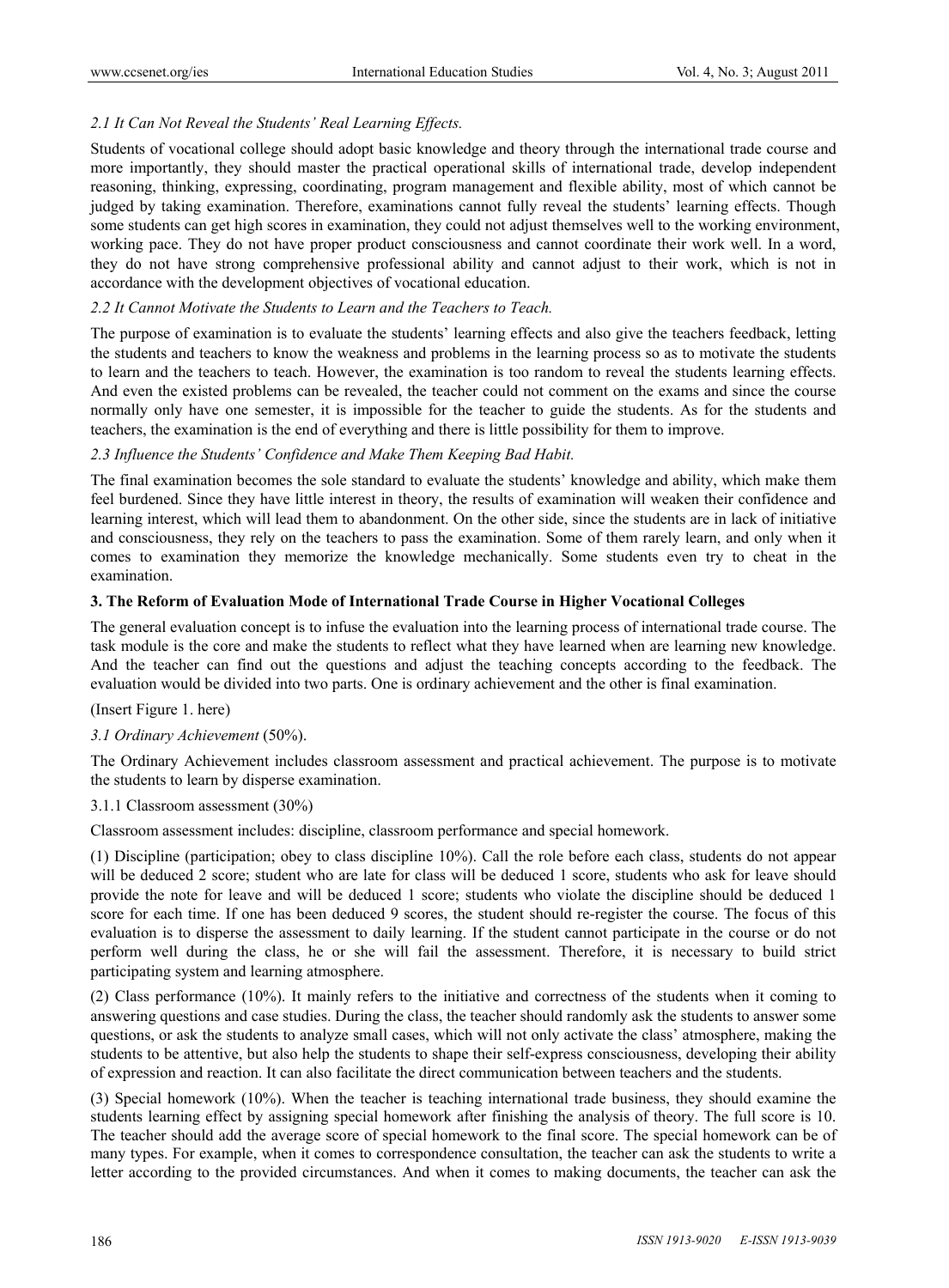students to do it in the class. If it is about foreign trade negotiation, the teacher can divide the students into several groups and ask them to role-play the buyer and seller. If it is possible, the teacher can ask the students to intimate the real business or do self examination through internet. The teacher should comment on their homework in time. If it were group homework, the comments can be made in three parts and the principals are as follows:

First, it is internal assessment between the group members. (Insert Table 1)

Next is the intra assessment between the groups. The standard is as following. (Insert Table 2)

Last but not lease, the teacher scores the groups according to their performance. As far as one student is concerned, the average score of the three assessments is his or her personal score for the team work. It can increase the students' initiative and make the students to learn from each other and think independently. What is more, it can let the teacher discover the students' problems and address the problems.

#### 3.1.2 Practical achievement (20%)

Besides the assessments in class, practical assessment should also be enhanced. It should be added to the final score. For example, out investigation, internship and internet trade can be considered as practical achievements.

(1)Out-class investigation and investigation report (10%). Depending on the existed resources, the student can be guided to visit the exhibition, exposition, port, logistics center, customhouse or foreign trade companies. The assessment can be divided into three parts. One is to assess the students' preparation work. The students should hand in an investigation plan which should include background information, and program need to learn and understand during the investigation. Secondly, it is to assess the students' investigation details. Thirdly, it is the report the students hand in after they have finished the investigation. The students can have direct knowledge of foreign trade business, which can raise their interest in learning and confidence.

(2)Internship or internet trade (10%). If it is possible, the college should assign internship for the students. The time of internship is decided by the companies. The time is preferred to be flexible and can let the students to know the specific work of one job. The teacher should cultivate and manage the students in coordination with the companies. The achievement of internship is based on the companies' assessment (50%) and the students' internship report (50%). If it is difficult to assign internship, the teacher can ask the students to register on the internet market, such as Taobao, and to record the trade details. The students can combine what they have learned in class and write a report. The score standard is as follows: layout 10%, expression 20%, ability of data collecting 20%, ability of obtaining new knowledge 20% and analysis and comprehensive ability 30%.

## *3.2 Final Examination (50%).*

Though the examination has many disadvantages, it can check whether the students have mastered the theory knowledge. Hence, it is necessary for taking examinations. The exam is mainly about the theory of international laws and the application. As a result, the examination should be close to practices and should focus on comprehensive analysis that can reflect the students' problems-solving ability. The teacher should analyze the examination and give the students feedback.

#### **4. Significance of Evaluation Reform**

The studying standards for vocational students are pragmatic and sufficient. However, most of them do not have good studying habit and studying method. They are also in lack of confidence. The traditional evaluation mode cannot motivate the students to learn. Hence, it is necessary to establish a comprehensive evaluation mode. The core is the practice of international trade which permeates the whole learning process. It consists of ordinary achievement and final examination. The ordinary achievement is made of a variety of evaluation methods, which can help the students to master what they have learned and also can help the teacher to improve the teaching methods. Besides, infusing extra-curricular practices into the whole learning process can increase the students' interest and can also help the students to understand the professions. For vocational students, they not only need to master theory of international trade, but also needs to learn how to manage, express and think independently and react in real environment. A comprehensive evaluation mode can fully reflect their real ability and can motivate them to learn and motivate the teachers to teach.

#### **References**

Guoqiang, Ning. (2008). Exploration of evaluation mode of international trade and practice. *Liaoning Higher Vocational Technical Institute Journal*, 10(3), 76-77

Hanzhong, Niu, Qinyu Zhang, Jiangsheng Chen, Xinmang Zheng and Yongliang Zhang. (2010). *Characteristics of vocational students and the teaching methods*. [Online] Available: http://www.chaoshan.cn/yndw/jmx/200903/23-73.html (March 23, 2009 to January 25, 2010)